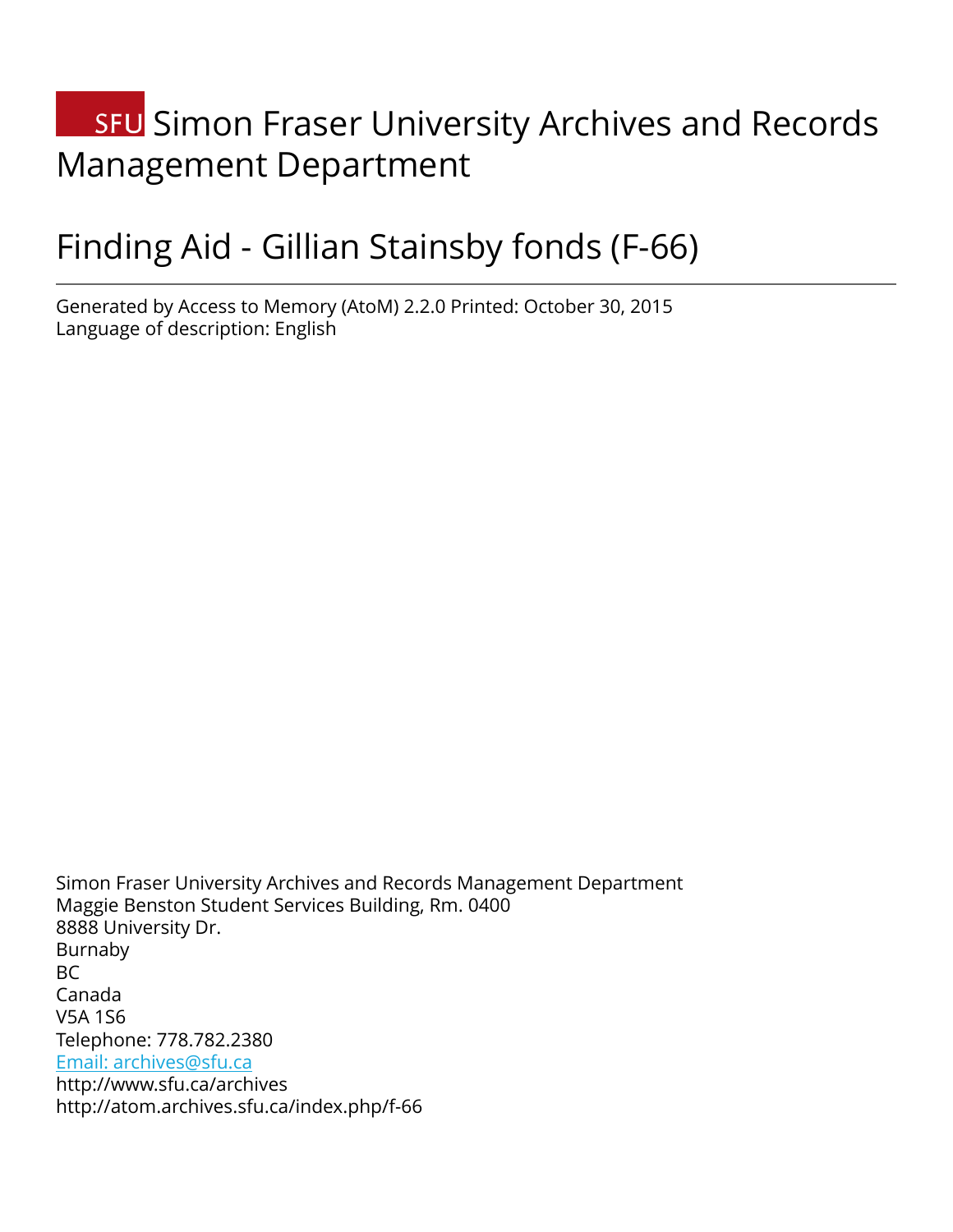## Table of contents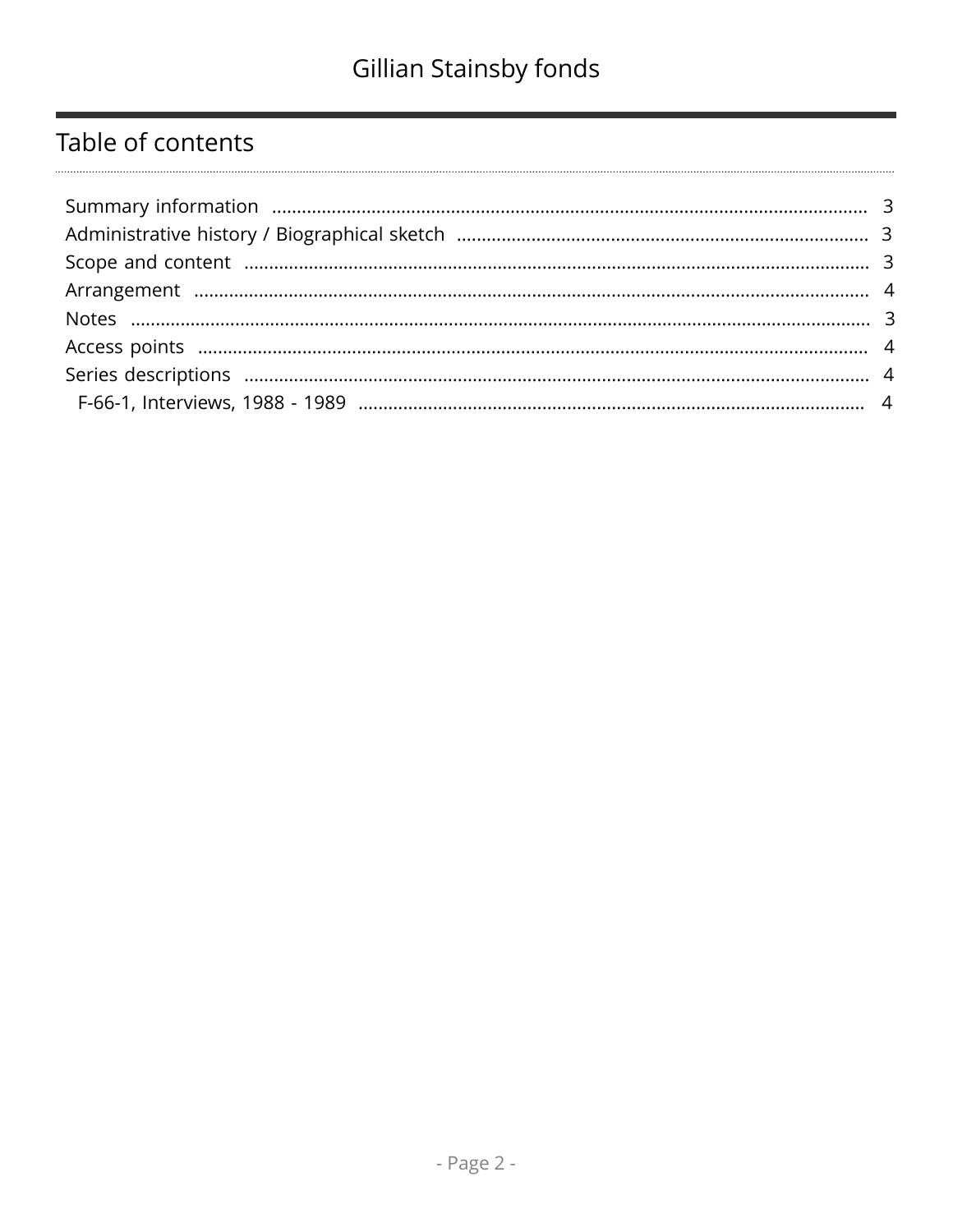# <span id="page-2-0"></span>Summary information

| Repository:                                     | Simon Fraser University Archives and Records Management<br>Department |
|-------------------------------------------------|-----------------------------------------------------------------------|
| Title:                                          | Gillian Stainsby fonds                                                |
| ID:                                             | F-66                                                                  |
| Date:                                           | 1988 - 1989 (date of creation)                                        |
| Physical description:                           | 7 cm of textual records<br>21 sound recordings                        |
| Dates of creation,<br>revision and<br>deletion: |                                                                       |

## <span id="page-2-1"></span>Administrative history / Biographical sketch

#### Note

Gillian Stainsby received her Master's Degree at SFU for her thesis, "It's the Smell of Money": Women Shoreworkers of British Columbia. For further biographical information, see Appendix A3, "Acknowledgements," photocopied from Stainsby's thesis (available in hard-copy finding aid only).

### <span id="page-2-2"></span>Scope and content

Fonds consists of transcripts and cassettes arising from Stainsby's master's thesis. Descriptive information for individual interviews has been transcribed from original cassette covers; see in the hard-copy finding aid Appendix 5 and item-level descriptions.

#### <span id="page-2-3"></span>**Notes**

Title notes

• Source of title proper: Title of the fonds is based on the provenance.

Immediate source of acquisition

The fonds was donated by Gillian Stainsby.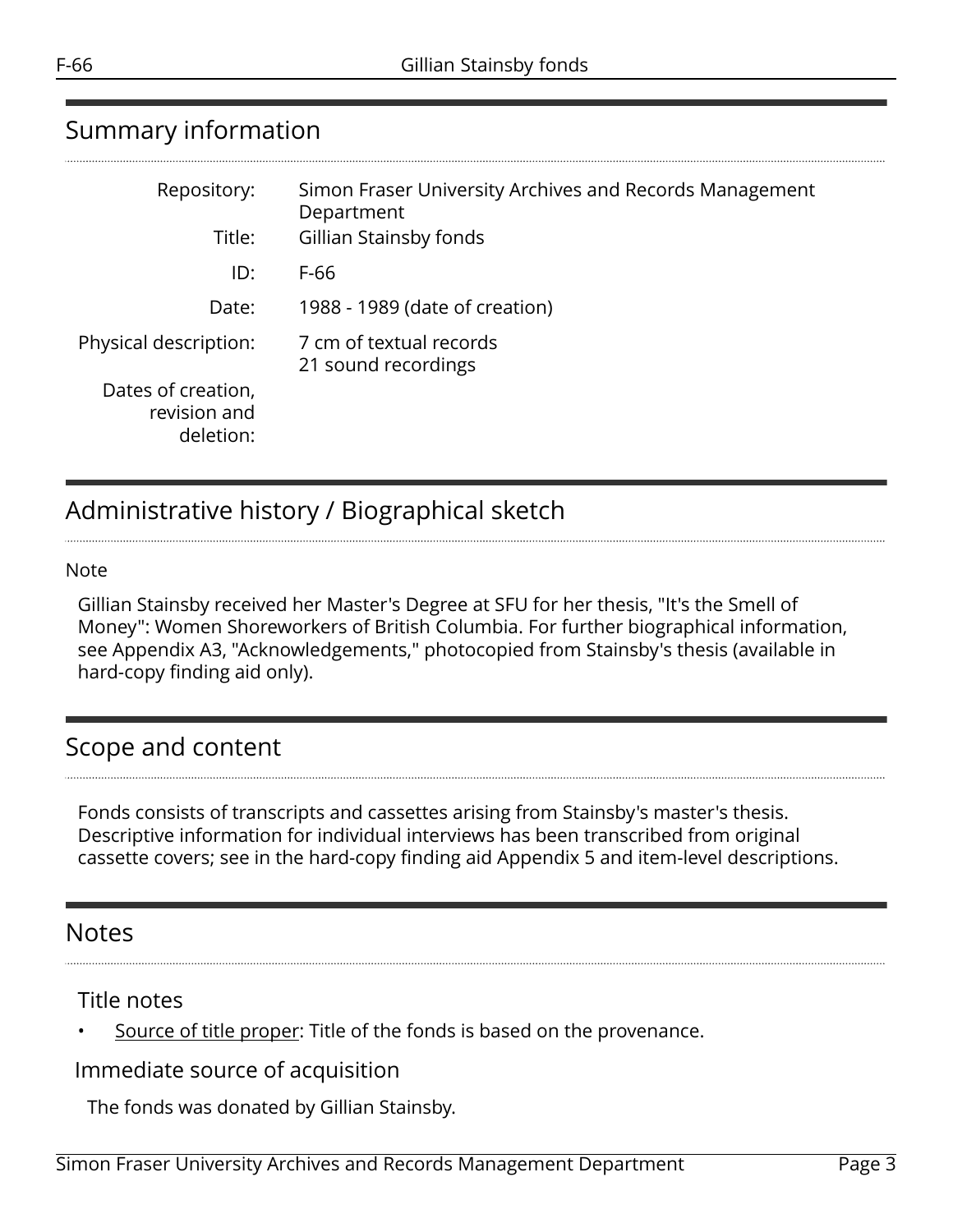#### <span id="page-3-0"></span>Arrangement

The materials were arranged by the Archivist into a single series.

#### Restrictions on access

There are no access restrictions with respect to privacy: the transcripts are all open. Access to the sound recordings, however, is restricted due to the fragility of the storage medium; consult the reference archivist for more information on accessing the recordings. Copyright was not formally transferred to the Archives and therefore must be managed on a case-by-case basis; consult the reference archives for more details.

#### Finding aids

Series descriptions and file lists are available. Thesis acknowledgements and abstract, and interview summaries are available in the hard copy version of the finding aid maintained in the Archives Reading Room.

#### Accruals

All accessions have been processed as of September 2002. No further accruals are expected.

#### Other notes

- Publication status: published
- Level of detail: Full
- Status description: Revised

## <span id="page-3-1"></span>Access points

- Sound recording (documentary form)
- Textual record (documentary form)
- Women (subject)
- Labour (subject)

## <span id="page-3-2"></span>Series descriptions

#### <span id="page-3-3"></span>Series F-66-1: Interviews

Date: 1988 - 1989 (date of creation)

Scope and content: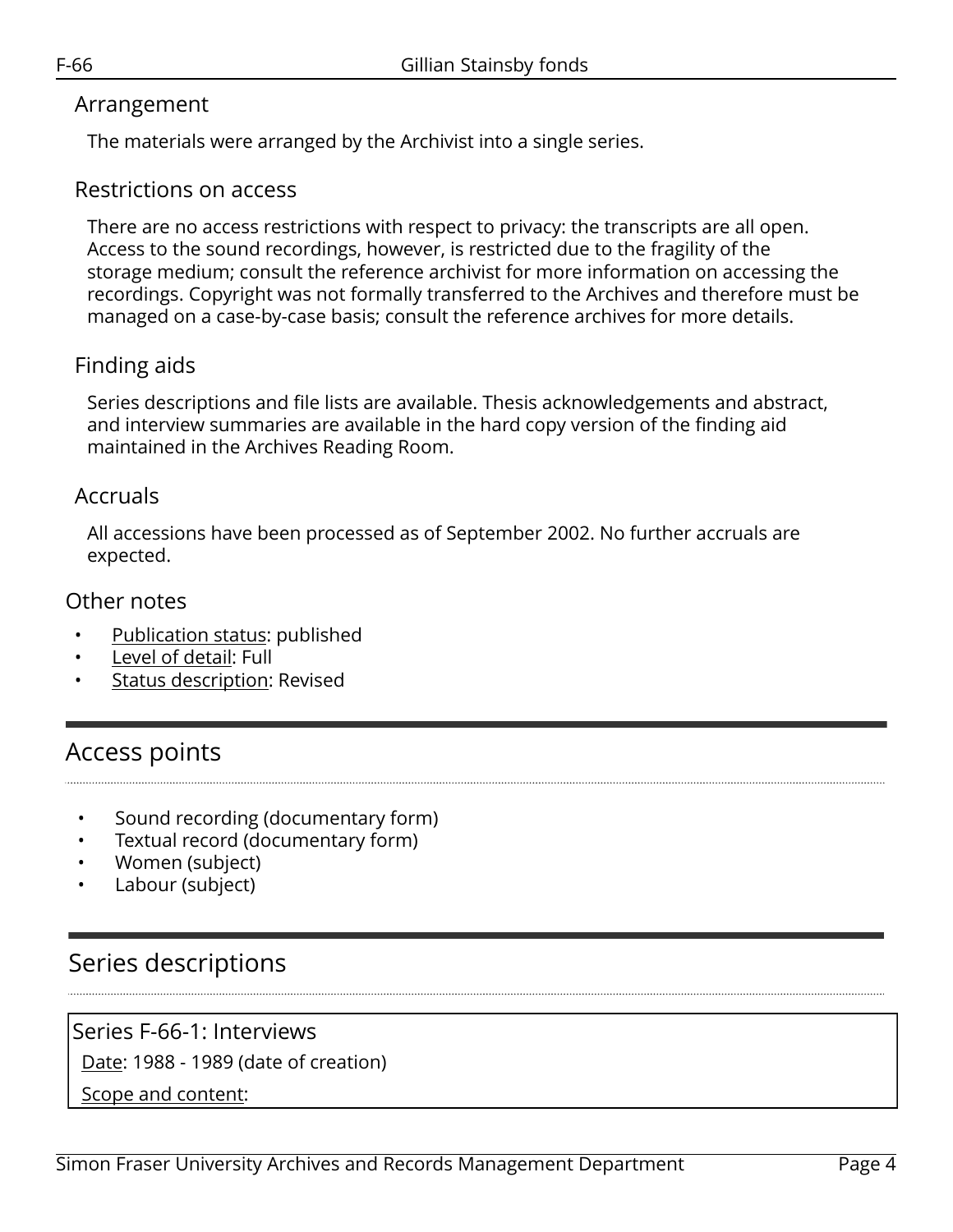Series consists of transcripts and audio recordings arising from Gillian Stainsby's thesis. Note that all item-level Scope and content descriptions are transcriptions from the cassette cover of Stainsby's original recordings.

Physical description: 7 cm of textual records

21 sound recordings

Note:

Physical description: series includes 33 audio cassettes (originals and copies).

#### Arrangement:

For each interview there is a separate file for the transcripts and recording. The sound recording is treated as an item of the file. Typically there are two copies of each recording: the original audio cassette and a copy also on audio cassette later made by the Archives. In the case of one interview (file F-66-1-0-0-22, "A friend"), there is only the transcript, and no sound recording.

| File / item list |                                      |              |               |           |  |  |  |
|------------------|--------------------------------------|--------------|---------------|-----------|--|--|--|
| Ref code         | <b>Title</b>                         | Dates        | Access status | Container |  |  |  |
| $F-66-1-0-0-1$   | File - Addie transcript              | 1988         | Open          | $66-1$    |  |  |  |
| $F-66-1-0-0-1-1$ | Item - Addie interview (Prince       | 11 July 1988 | Open          | OBJ-3138  |  |  |  |
|                  | Rupert)                              |              |               | OBJ-3139  |  |  |  |
| $F-66-1-0-0-2$   | File - Frances transcript            | 1988         | Open          | $66-1$    |  |  |  |
| $F-66-1-0-0-2-1$ | Item - Frances interview (New        | 28 September | Open          | OBJ-3140  |  |  |  |
|                  | Westminster)                         | 1988         |               | OBJ-3141  |  |  |  |
| $F-66-1-0-0-3$   | File - Christina transcript          | 1988         | Open          | $66-1$    |  |  |  |
| $F-66-1-0-0-3-1$ | Item - Christina interview (Prince   | 15 October   | Open          | OBJ-3142  |  |  |  |
|                  | Rupert)                              | 1988         |               | OBJ-3143  |  |  |  |
| $F-66-1-0-0-4$   | File - Joy transcript (2 copies)     | 1988         | Open          | $66-1$    |  |  |  |
| $F-66-1-0-0-4-1$ | Item - Joy interview (Prince Rupert) | 16 October   | Open          | OBJ-3144  |  |  |  |
|                  |                                      | 1988         |               | OBJ-3145  |  |  |  |
|                  |                                      |              |               | OBJ-3146  |  |  |  |
| $F-66-1-0-0-5$   | File - Celeste transcript            | 1988         | Open          | $66-1$    |  |  |  |
| $F-66-1-0-0-5-1$ | Item - Celeste interview (Prince     | 17 October   | Open          | OBJ-3147  |  |  |  |
|                  | Rupert)                              | 1988         |               | OBJ-3148  |  |  |  |
| $F-66-1-0-0-6$   | File - Anita transcript              | 1988         | Open          | $66-1$    |  |  |  |
| $F-66-1-0-0-6-1$ | Item - Anita interview (Prince       | 17 October   | Open          | OBJ-3149  |  |  |  |
|                  | Rupert)                              | 1988         |               | OBJ-3150  |  |  |  |
| $F-66-1-0-0-7$   | File - Virginia transcript           | 1988         | Open          | $66-1$    |  |  |  |
| $F-66-1-0-0-7-1$ | Item - Virginia interview (Prince    | 17 October   | Open          | OBJ-3149  |  |  |  |
|                  | Rupert)                              | 1988         |               | OBJ-3150  |  |  |  |
| $F-66-1-0-0-8$   | File - Balwinder transcript          | 1988         | Open          | $66-1$    |  |  |  |
| $F-66-1-0-0-8-1$ | Item - Balwinder interview (Prince   | 18 October   | Open          | OBJ-3151  |  |  |  |
|                  | Rupert)                              | 1988         |               | OBJ-3152  |  |  |  |
| $F-66-1-0-0-9$   | File - Rosa transcript               | 1988         | Open          | $66-1$    |  |  |  |
| $F-66-1-0-0-9-1$ | Item - Rosa interview (Prince        | 19 October   | Open          | OBJ-3155  |  |  |  |
|                  | Rupert)                              | 1988         |               | OBJ-3156  |  |  |  |
| F-66-1-0-0-10    | File - Dora transcript               | 1988         | Open          | $66-1$    |  |  |  |